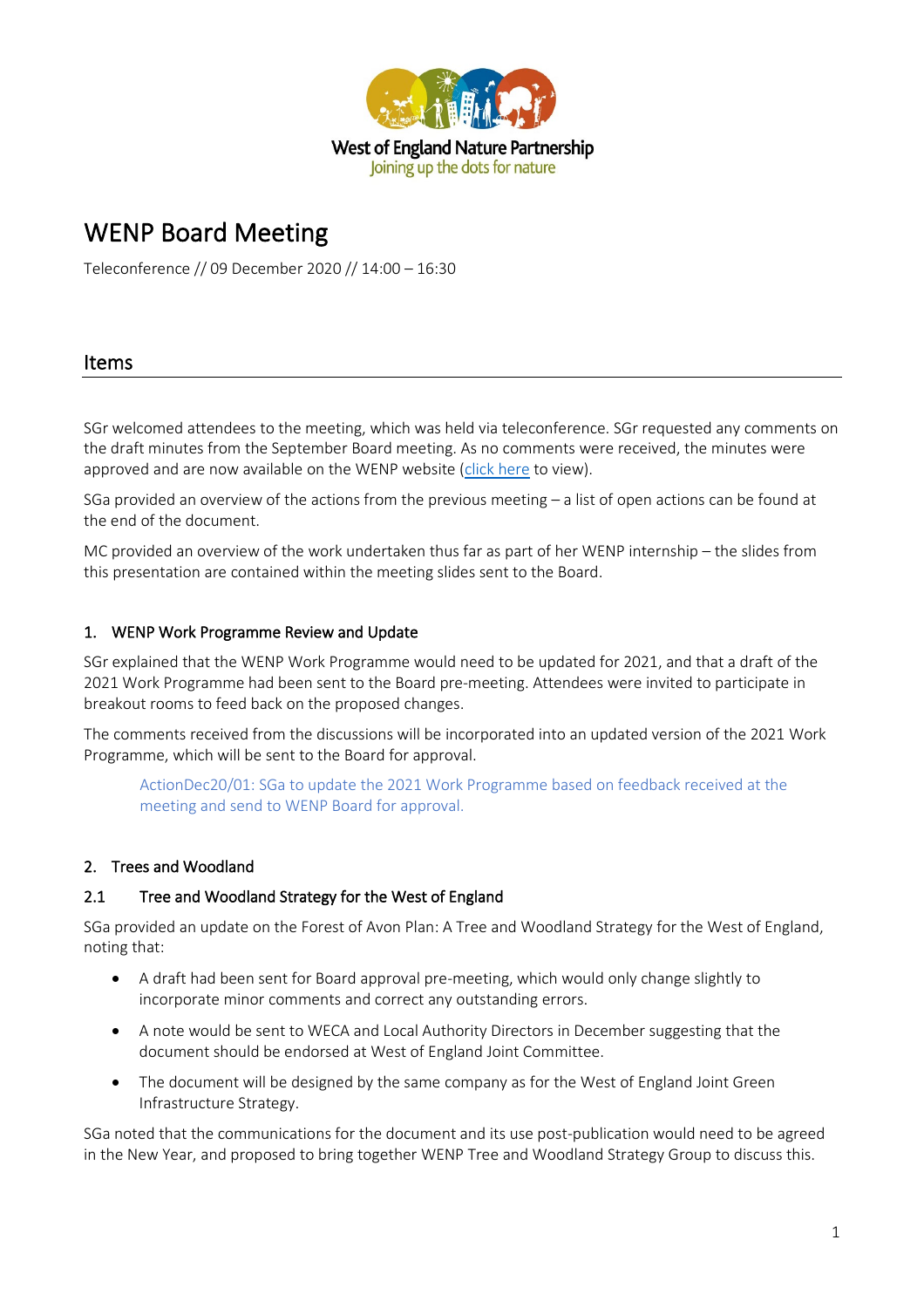

LA added that the WECA communications team could help to deliver the key messages of the Strategy, and that the option of a joint foreword from West of England leaders was being explored.

The meeting noted that it would be useful to have a high-level, visual overview of the document aimed at landowners. SGa observed that this could be something the Forest of AvonTrust and/or Woodland Trust could lead on.

HE explained that the Woodland Trust were developing woodland creation guidance, from which visual elements could be lifted. HE also highlighted the [Exmoor National Park Nature Recovery Vision](https://www.exmoor-nationalpark.gov.uk/about-us/meetings-agendas-reports/exmoor-national-park-authority/03-nov-2020/ar-enpa-03.11.20-Item-13.pdf) (page 8) as a good example of a visual communication.

ActionDec20/02: SGa to organise a meeting of the West of England Tree and Woodland Strategy in the New Year.

ActionDec20/03: SGa and HE to explore creating a shorter version of the West of England Tree and Woodland Strategy for landowners.

## 2.2 Trees for Climate Fund

SGa informed the meeting that £12.1m in funding had been awarded through the Trees for Climate Fund to plant 500ha across ten Community Forests in the next five months and to build a pipeline of projects for community planting in future years. The Forest of Avon Trust was one of the recipients of this funding, and there may be further funding available for the coming years.

More information on the Trees for Climate Fund in the West of England context can be found at: [https://forestofavontrust.org/trees-for-climate/.](https://forestofavontrust.org/trees-for-climate/) 

## 3. Green Recovery Challenge Fund

SGa informed the meeting that the Mendip Hills AONB's bid to the Green Recovery Challenge Fund (GRCF), which was submitted jointly with the Blackdown and Quantock Hills AONBs, was successful. More information on the bid can be found [here.](https://www.mendiphillsaonb.org.uk/2020/12/10/level-up/) The other bids from the region were not successful; however, another round of funding will be made available in early 2021.

SGr asked how WENP could facilitate funding of these bids going forwards, given the work that has gone into them, and whether they could be added to the JGIS pipeline of projects. On the latter point, LA replied that it would need to be considered how well the projects fit into the pipeline and added that the projects may also be relevant for developing funding solutions in the region, which WENP could help broker.

IB explained that the partners involved in the Bristol Avon Catchment Market (BACM) proposal were committed to its implementation, and were exploring other funding options including the second round of the GRCF and the DEFRA Investment Readiness Fund. For the next round of the GRCF, it would be considered how to have better join-up between the BACM bid and other projects in the region that are looking for funding, so that the West of England has a more coherent ask for funding.

#### 4. Spatial Development Strategy

Celia Davis and Phil Anderson (WECA) presented on the West of England Spatial Development Strategy (SDS). The presentation slides have been sent with the meeting minutes.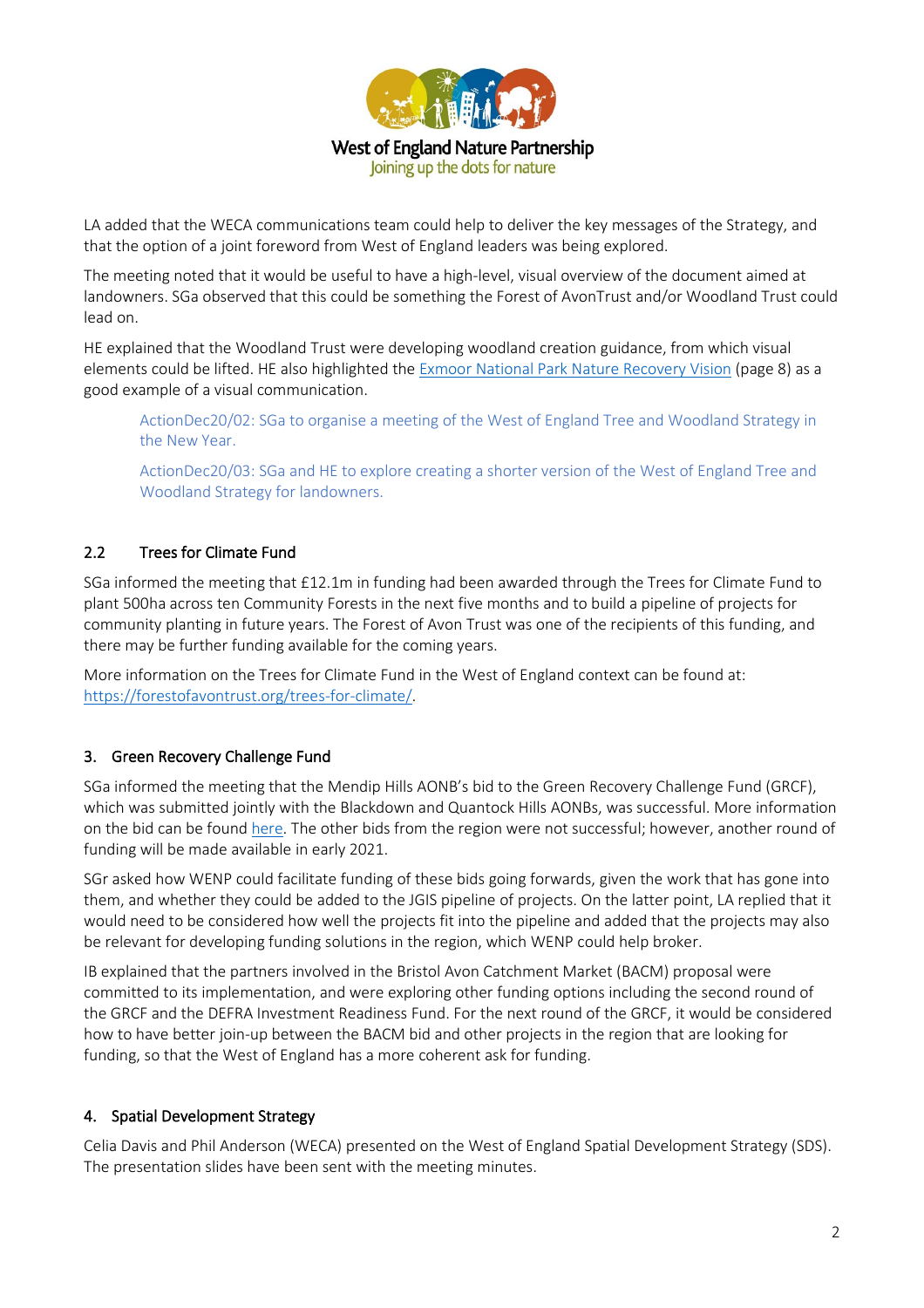

PA noted that continued engagement through the WENP Board will be crucial, including the need to integrate the Nature Recovery Network (NRN) into planning. BG emphasised the importance of engagement in informal consultation processes such as the SDS survey, as there would only be one round of formal consultation.

In response to questions from the Board, it was explained that:

- The analysis to determine the housing allocation will begin in early 2021.
- The survey can and should be promoted as widely as possible.
- Whether food production and the wider regional context could be looked at in the SDS depends on the overarching principles for the plan, one of which is the need to tackle the climate and ecological emergencies. This will come out through the optioneering processes. There is more of a focus on the use of environmental-based spatial strategies, but this will need to be tested. HE noted that there were pilots through the Food, Farming and Countryside Network on planning the whole landscape (considering what is the best use of land for nature, food production, housing, carbon storage etc), and that the Cornwall Climate Change DPD has interesting policies to influence agricultural land use.
- The geographical scope of the Local Nature Recovery Strategy that will be required through the Environment Bill has not been confirmed, but the NRN will be integral to it in any case.

#### 5. Partner updates

The following updates were provided by partners:

- The Chew Valley Recreational Trail project (from the JGIS pipeline) went to Joint Committee last week, where funding was approved for the northern section of the lake; future funding will be sought for the southern section. WECA is recruiting for a GI Programme Manager to work up GI projects to full business case. B&NES Council is developing a vision for the natural environment as a response to the recently declared ecological emergency.
- Bristol City Council has been working on its Ecological Emergency Action Plan, following the four themes of the Ecological Emergency Strategy. The Action Plan will be going to cabinet in March. The immediate priorities being addressed are developing a Bristol Wildlife Index, looking at how BCC's land can contribute to action, and the Council's pesticide use. The Future Parks project is looking to put mapping on parks and ecological networks into action.
- South Gloucestershire's Local Plan is out for consultation. The Council is looking to build on NRN mapping for local level analysis. Nine ecological corridors have been identified in South Gloucestershire; the health of these corridors and the extent to which they provide ecological connectivity will be analysed. SGC is also thinking about how growth relates to these corridors, and, if it happens in these corridors, how it can support their functioning. The Common Connections project is moving ahead in the New Year and will be going to full business case. SGC is trialling techniques on Council property to enhance the built environment for nature, and also want to engage other organisations through this. Nature-based projects are being developed for Year 2 of the Climate Emergency Action Plan, which will be going to Council.
- Russell Ashfield will be leaving the **National Trust** in December and will, therefore, be stepping down from the WENP Board. Alex Raeder, Landscape Partnership Manager for NT, will join the Board. After a difficult year for the Trust, they are now looking ahead to project planning.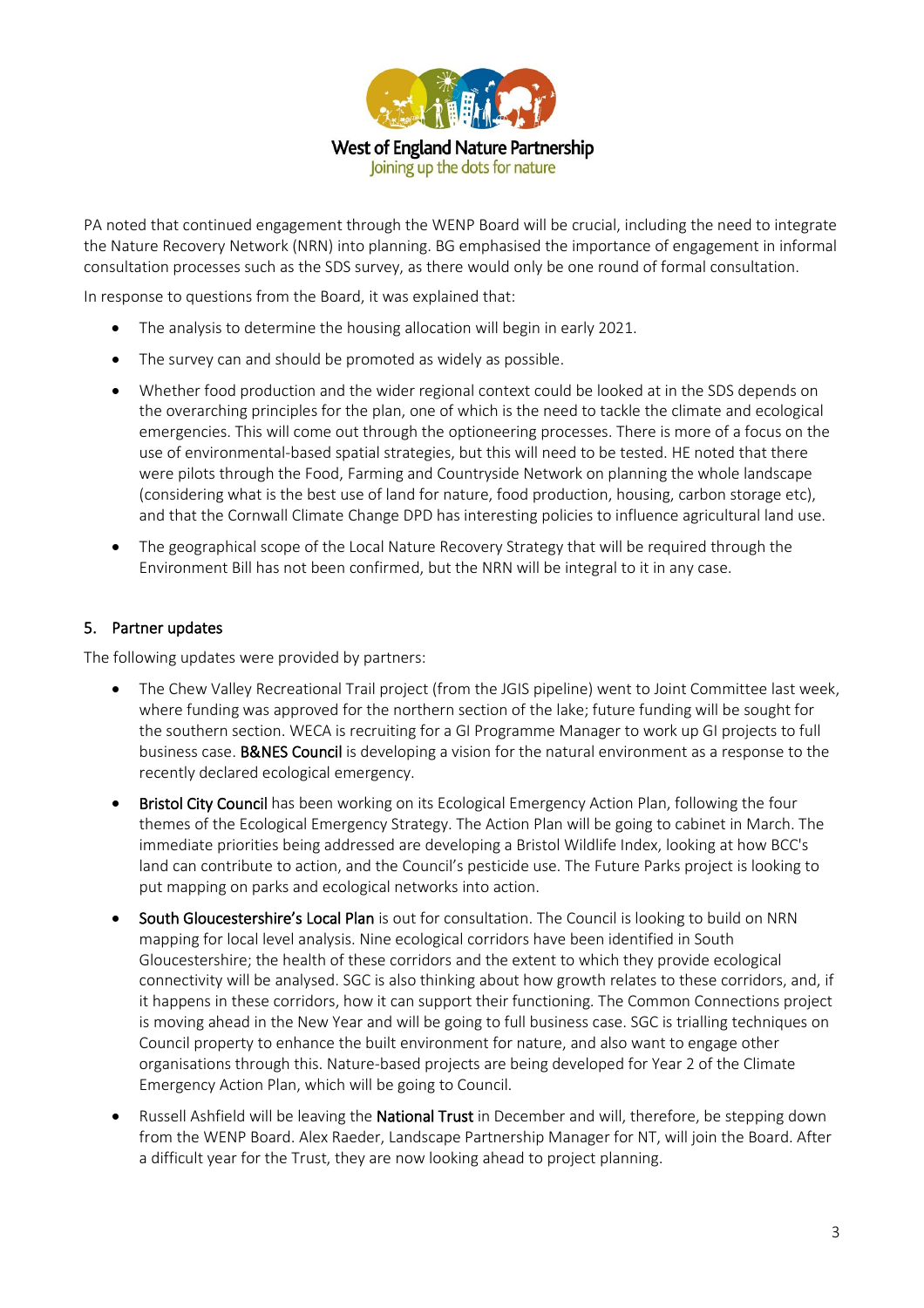

- The Woodland Trust is having to address Ash dieback proactively. The work of the Woodland Trust in the West of England will be aligned with the Tree and Woodland Strategy.
- North Somerset Council's GI Strategy will be out for consultation in March and will help translate the ecological emergency declaration into action. The Council is bidding for the DEFRA flood and coastal resilience innovation programme, which will provide opportunities for biodiversity. The NSC rewilding scheme is continuing with the planting of 20,000 trees, and an Ash dieback action plan is being put together. An environment stakeholder meeting for the Banwell Bypass will soon be held.
- Avon Wildlife Trust (AWT) is continuing to work on its Wilder Carbon platform (habitat creation for carbon sequestration). AWT is also looking at what it can offer for biodiversity net gain, for which the biggest barrier is access to land. The Trust is working on a vision for the North Somerset Levels and Moors, which is due in the New Year, and on the Cotswold-Mendip Hills AONB Link.
- Natural England is recruiting to bring in extra resource.
- The Bristol Avon Catchment Partnership has appointed a support officer. A grant has been given to the Bristol Avon Rivers Trust for eDNA analysis on the River Chew, which should be able to determine which species of fish and invertebrates are present in a river; this could be rolled out throughout the catchment if it works. The data from the EA's Natural Capital Accounting Tool will be sent to Local Authorities and WECA to analyse.
- The **Natural History Consortium** is looking at innovative approaches to communicating and engaging with people, including a lot of work around self-directed activity, hybrid and digital events, etc. It would be useful to explore how NHC could help to engage people with the work of WENP and other partners. There is also a strand of work supporting AWT and other partners on the parts of the Ecological Emergency Strategy that are not directly related to Bristol City Council.
- The **Environment Officer Steering Group** met on 8th December, where it was agreed to put the Tree and Woodland Strategy into the WECA process for endorsement and to commission an initial scoping piece on environmental data. There is an ongoing discussion around markets for Green Infrastructure.

#### 6. Any Other Business

SGa informed the Board that the survey results from the Conference, which are available to view [here,](https://www.surveymonkey.com/stories/SM-8SFDCDGY/) demonstrated generally positive feedback but that there were lessons to be learnt for future conferences.

SGa updated the meeting on the bid to the Government's Green Social Prescribing Fund submitted by Healthier Together, the Sustainability Transformation Partnership (STP) hosted by Bristol, North Somerset and South Gloucestershire Clinical Commissioning Group (BNSSG CCG). WENP provided support to the bid, ensuring it built on pre-existing work on nature and health in the region. If successful, the bid would fund a 'test and learn' site for green social prescribing, which would facilitate the embedding of green social prescribing within the healthcare system. The result of the bid is expected on 16th December 2020.

*Post-meeting note: The [WENP Annual Review 2020](https://www.wenp.org.uk/wp-content/uploads/2020/12/WENP-Annual-Review-2020.pdf) has been published and can be viewed [here.](https://www.wenp.org.uk/wp-content/uploads/2020/12/WENP-Annual-Review-2020.pdf)* 

*Post-meeting note: A joint letter from WENP and Gloucestershire LNP was sent to the Western Gateway Chair requesting engagement with LNPs, as sent to the WENP Board.*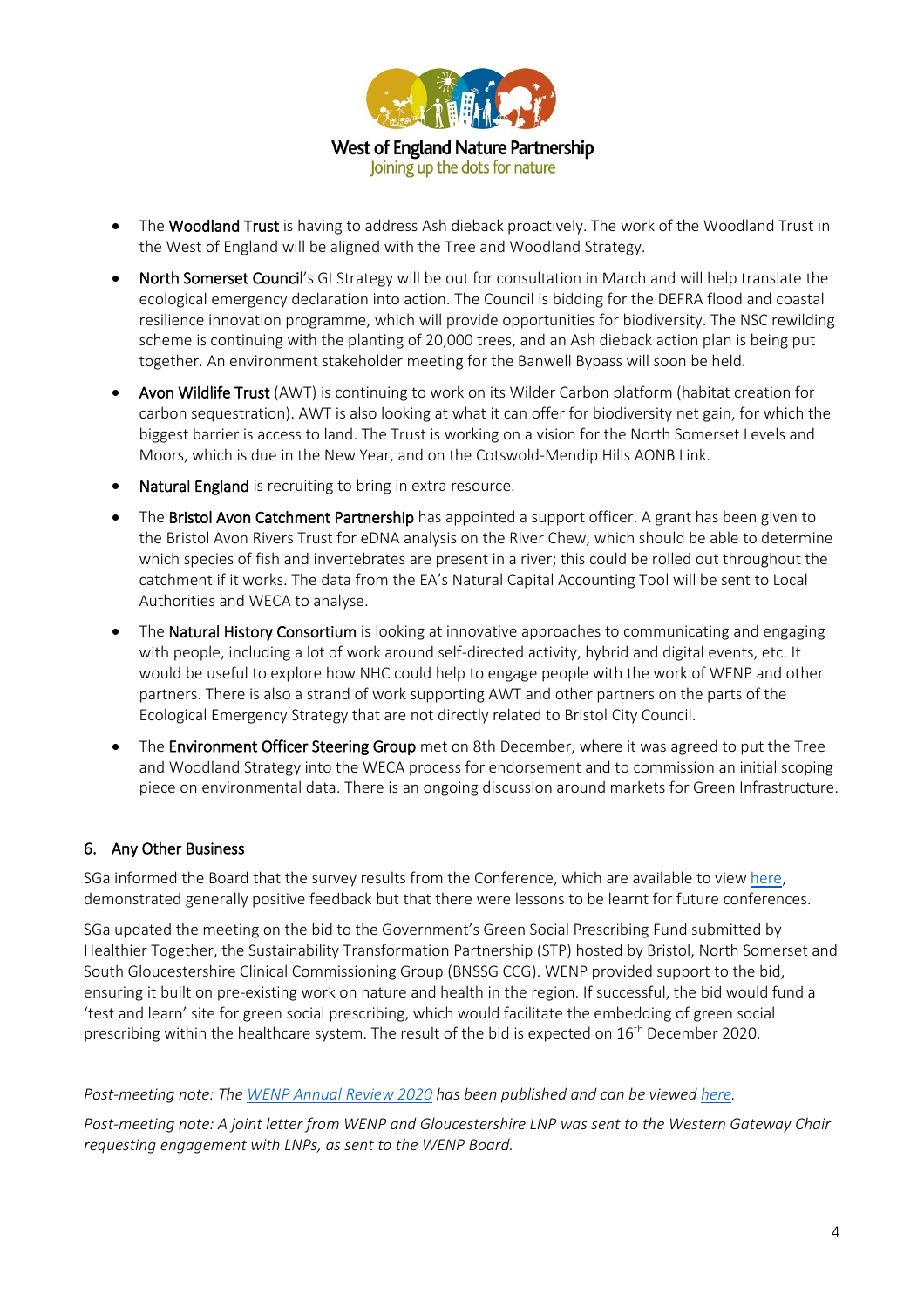

## Attendance

#### Attendees

Selena Gray (Chair) – SGr<br>West of England Nature Partnership Ian Barrett – IB Avon Wildlife Trust Richard Ennion – RE Bristol City Council Rebecca Kirk – RK Environment Agency Jo Lewis – JL Natural England Tom Boden – TB National Trust John Flannigan – JF North Somerset Council Heather Elgar – HE Woodland Trust

#### **Observers**

#### Apologies

Natasha Clarke **Bristol Water** Bristol Water Rachel Williams Natural England Ruth Barden Wessex Water Ross Kennerley Moodland Trust

Mark Minkley – MM Bath & North East Somerset Council Richard Cresswell – RC Bristol Avon Catchment Partnership Nigel Riglar – NR Environment Officer Steering Group Savita Wilmott – SW Natural History Consortium Brian Glasson – BG South Gloucestershire Council (representing Heads of Planning) Matthew Lipton – ML South Gloucestershire Council Laura Ambler – LA West of England Combined Authority / LEP

Mia Croft – MC West of England Nature Partnership Stuart Gardner – SGa West of England Nature Partnership

Celia Davis **Next of England Combined Authority** Phil Anderson West of England Combined Authority

Sally Hogg **Bristol City Council (representing Directors of Public Health)** Bristol City Council (representing Directors of Public Health) Marion Steiner Bristol, North Somerset & South Gloucestershire CCG Paul Cottington National Farmers Union